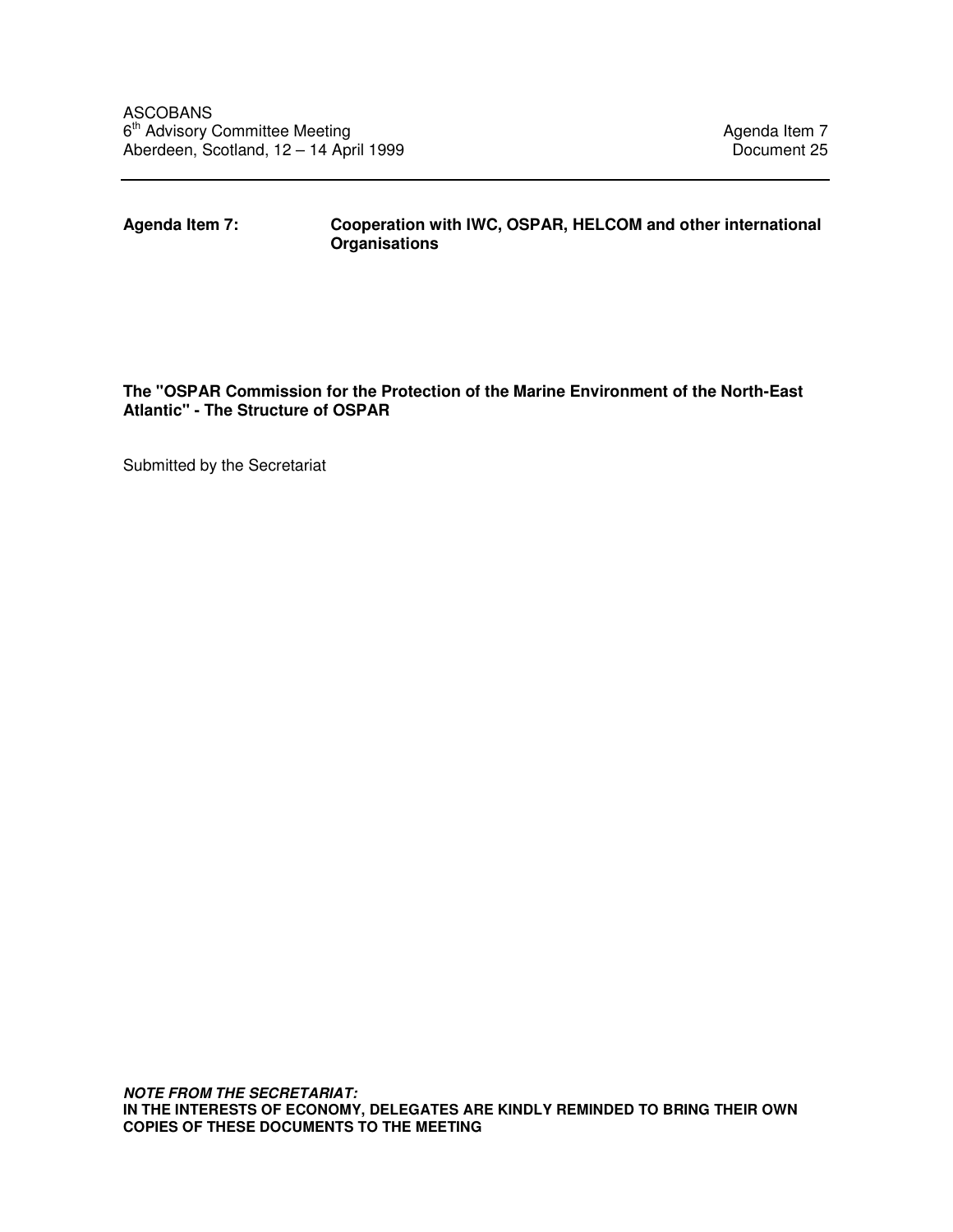# **OSPAR Commission for the Protection of the Marine Environment of the North-East Atlantic**

#### **by Holger Auel, ASCOBANS Secretariat**

with information from http://www.ospar.org

The Convention for the Protection of the Marine Environment of the North-East Atlantic (OSPAR Convention) was opened for signature at the Ministerial Meeting of the Oslo and Paris Commissions in Paris on 22 September 1992.

The Convention has been signed and ratified by all of the Contracting Parties to the Oslo or Paris Conventions (Belgium, Denmark, the Commission of the European Communities, Finland, France, Germany, Iceland, Ireland, the Netherlands, Norway, Portugal, Spain, Sweden and the United Kingdom of Great Britain and Northern Ireland) and by Luxembourg and Switzerland.

The OSPAR Convention entered into force on 25 March 1998. It replaces the Oslo and Paris Conventions, but Decisions, Recommendations and all other agreements adopted under those Conventions will continue to be applicable, unaltered in their legal nature, unless they are terminated by new measures adopted under the 1992 OSPAR Convention.

Executive Secretary: Ben van de Wetering  $+44-171-2429927$  secretariat@OSPAR.org

In order to protect the marine environment of the North-East Atlantic OSPAR develops strategies with regard to hazardous and radioactive substances, a strategy to combat eutrophication and a strategy on the protection and conservation of the ecosystems and biological diversity of the maritime area. To implement these programmes two committees (PRAM and ASMO) and several Working Groups have been formed. The organisation and structure of OSPAR is depicted in Fig. 1.



#### Fig. 1

#### **Structure and organisation of OSPAR**

The function of the **Programmes and Measures Committee (PRAM)** is to draw up programmes and measures for the prevention and elimination of pollution of the maritime area and for the control of activities which may, directly or indirectly, adversely affect the maritime area. Four Working Groups have been established to tackle marine pollution from different sources.

The **Working Group on Diffuse Sources (DIFF)** investigates the best available techniques and best environmental practice for the reduction or elimination of inputs to the maritime area of hazardous substances from diffuse sources. Draft Recommendations and Decisions are prepared to prevent and eliminate pollution from discharges/emissions of hazardous substances from diffuse sources. In addition, the WG identifies further substances whose use and disposal may result in pollution of the maritime area for consideration for possible action.